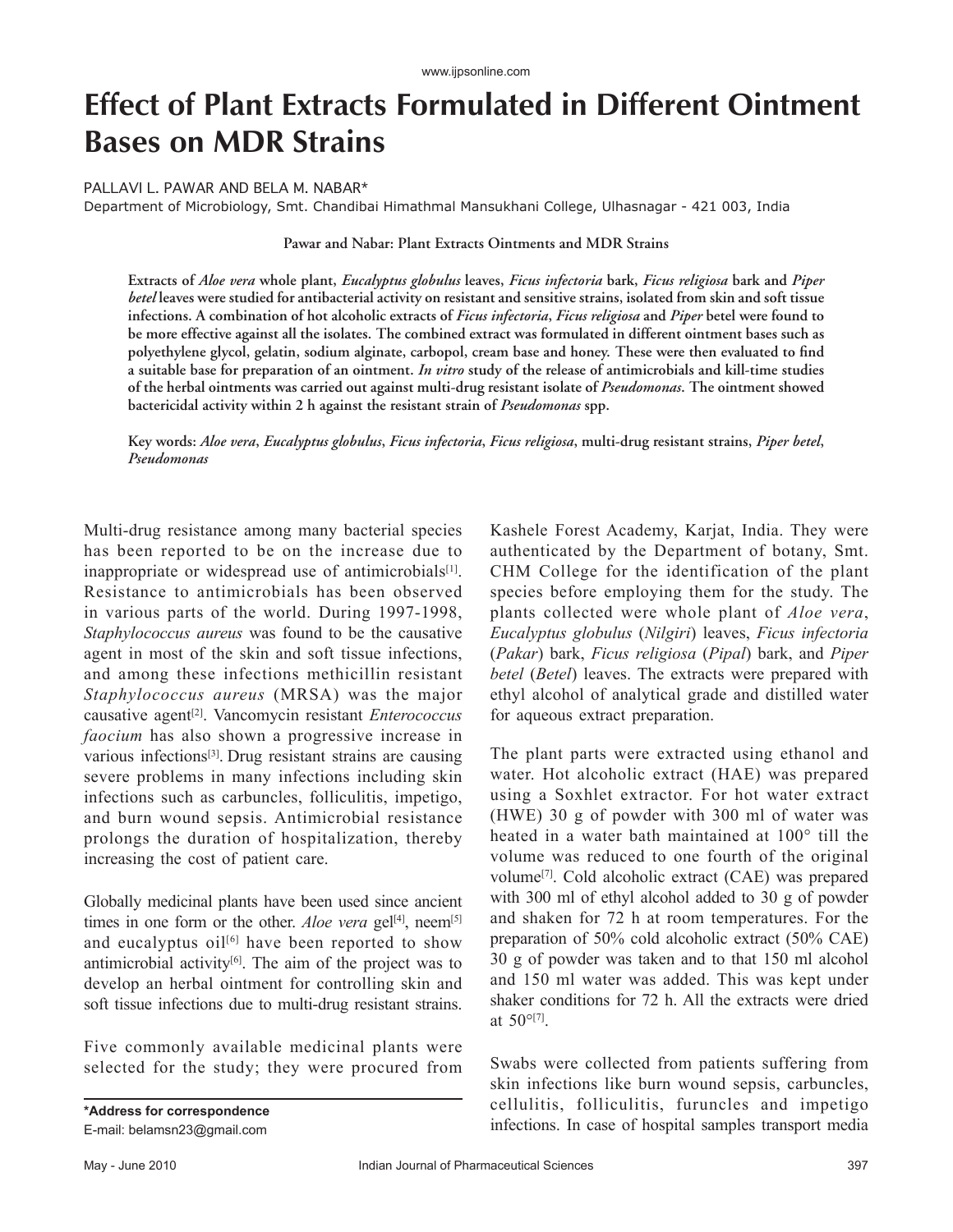i.e. Stuart's Transport media was used<sup>[8]</sup>. The sample collection was in presence of the doctor and approvals of their IEC were obtained.

Samples collected were streaked on nutrient agar. According to the Gram's character and other biochemical reactions, the isolates were identified with the help of Bergey's Manual<sup>[9]</sup>. The isolates obtained were checked for their sensitivity to various antibiotics currently used for treating various skin infections by Kirby Bauer disc method $[10]$ . The antibiotics of different groups were used for the study and included aminoglycosides (amikacin, gentamycin,  $kanamycin, streptomycin, to bramycin,  $\beta$ -lactams$ (ampicillin, penicillin), chloramphenicol, glycopeptide (vancomycin), lincosamides (clindamycin), macrolides (erythromycin), quinolones (nalidixic Acid, ciprofloxacin), sulfonamides (sulphadiazine), and tetracycline.

Agar ditch method was used for the initial screening of the antibacterial activity of the plant extracts<sup>[11]</sup>. 0.5 g of extract in 10 ml nutrient agar was used (5% extract). Minimum inhibitory concentration (MIC) of the individual plant extracts was determined by plate dilution technique<sup>[12]</sup>. Combination of the active extracts of *pakar*, *pipal* and *betel* were used in the combination form for further study.

Ten different bases were screened for its efficacy for formulation of an ointment<sup>[13]</sup>. Bases selected were water soluble<sup>[14]</sup>, water washable bases<sup>[14]</sup>, hydrophilic bases<sup>[14]</sup>, gel bases (Aloe gel<sup>[15]</sup>, gelatin base<sup>[16]</sup>, sodium alginate base, Carbopol gel base<sup>[14]</sup>, petroleum jelly<sup>[17]</sup>, coconut oil<sup>[18]</sup> and honey<sup>[19]</sup>.

Antibacterial activity of the ointments was checked by agar cup method<sup>[20]</sup>. Kill time studies of the bases and the formulated ointment was carried out $[21]$ . The ointment was subjected to bactericidal time efficacy (contact time period). This method assesses the bactericidal effect of the ointments under study. The organisms are maintained in contact with the ointment and its bactericidal effect was monitored at regular time intervals ranging from 0 to 24 h at an interval of 1 h.

Stability studies of the active ointments were carried out for parameters like pH, colour, odour, antibacterial activity and sterility $[14]$ . The different ointments prepared were checked for stability by standard method. The ointment was kept at 4°, 27°, 37° and 45° for 4 weeks. Each week the ointment was checked for its colour, smell, odour, pH, texture and its antibacterial activity.

All the individual extracts and their combinations were tested for toxicity by topical application in Sprague Dawley rats $[22]$ . This test is designed to measure the potential to cause sensitization and it also provides a measure of irritancy potential of the ointments. The rats were Sprague Dawley, 150 g in weight and the protocol was approved by the IAEC and experiments were carried out in the CPCSEA registered animal house. The dorsal surface of the Sprague Dawley rat was depilated using depilation cream; the rats were anesthetized with anesthetic ether during the procedure. The test material was applied to the depilated dorsal surface of the rat for 72 h. 100 mg of dose was applied each day. Then the skin was observed for 72 h for erythema, edema and necrosis.

The first phase of the project was sample collection from various skin and soft tissue infections. Forty six samples were collected (Table 1). Among the 46 samples collected, 9 samples showed mixed infection and 24 samples had single type of infection. It was observed that *Pseudomonas spp* and *Staphylococcus spp.* were the predominant organisms causing skin infections, each accounting for fifteen, (35%) and thirteen, (30%), respectively, followed up by *Klebsiella spp.* six, (14%), *Enterobacter spp*. five, (12%), *Escherichia coli* (three, 7%) and *Micrococcus*   $spp.$  (one,  $2\%$ ) as shown in fig. 1.

According to the antibiotic sensitivity done, more than 50% of the isolates were found to be resistant (fig. 2). Among *Pseudomonas* isolates ten were

## **TABLE 1: SAMPLE COLLECTION DATA**

| Types of       | Burn wound | Acne | <b>Furuncles</b> | Impetigo | <b>Folliculitis</b> | <b>Footsores</b> | Infective | <b>Wounds</b> |  |  |
|----------------|------------|------|------------------|----------|---------------------|------------------|-----------|---------------|--|--|
| samples        | sepsis     |      |                  |          |                     |                  | eczema    |               |  |  |
| Samples        | 20         |      |                  |          |                     |                  |           |               |  |  |
| Total isolates | 20         |      |                  |          |                     |                  |           |               |  |  |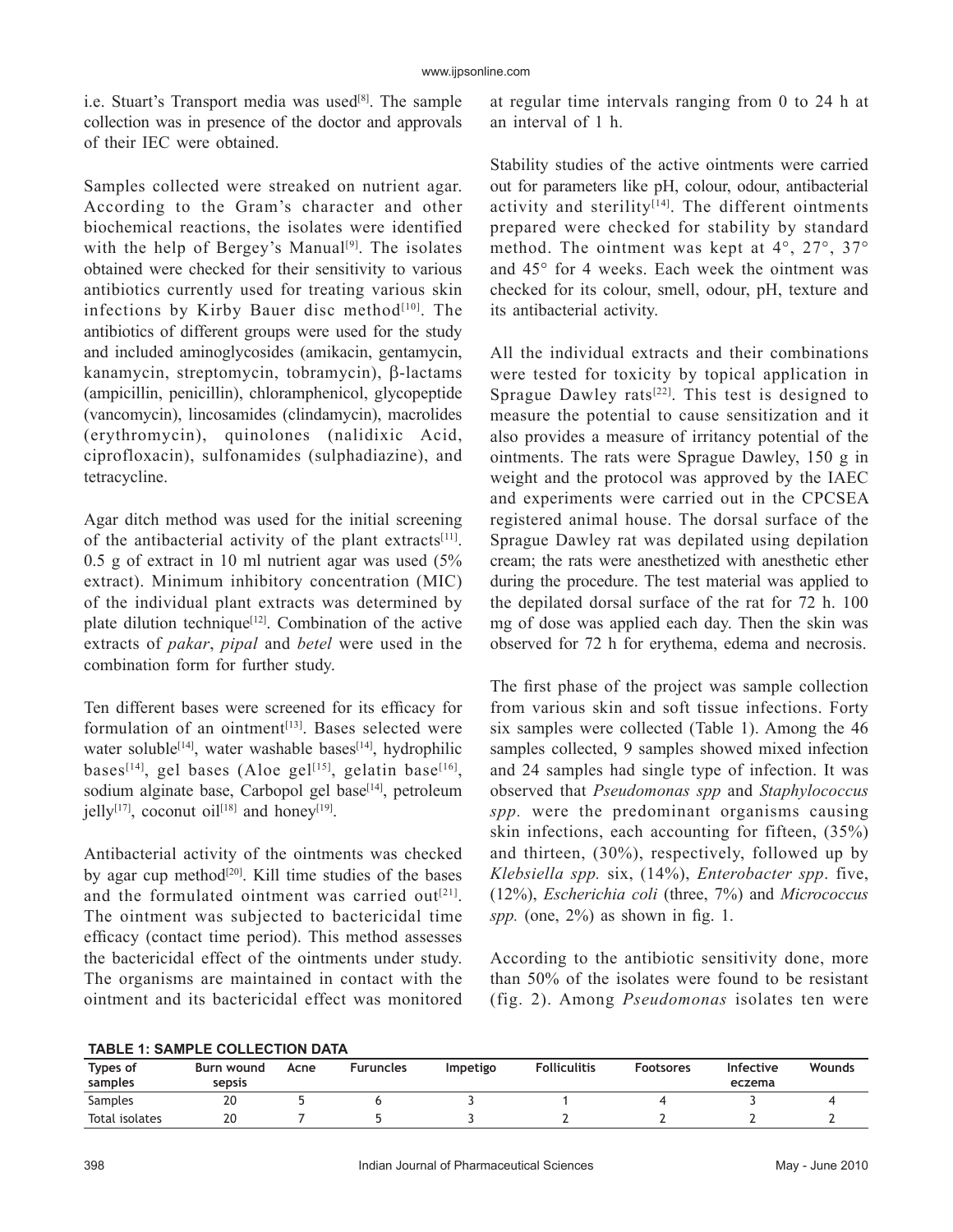found to be resistant to major antibiotics. Nine of the *Staphylococcus* was resistant to  $\beta$ -lactams, aminoglycosides, glycopeptides, quinolones, tetracycline and chloramphenicol. From *Klebsiella* spp and *Enterobacter* spp four were resistant. All the three *Escherichia coli* isolates were resistant to major antibiotics.

Initial screening of the antibacterial properties of



**Fig.1: Percentage of different organisms isolated from skin and soft tissue samples.** 

**From the skin and soft tissue samples,** *Staphylococcus spp* **isolated were 30%,** *Klebsiella* **spp isolated were 14%,** *Enterobacter* **spp were 12%,** *Escherichia* **spp were 7% and** *Micrococcus spp* **were 2%.**



**samples.**

**The graph depicts the comparative study of the resistant (■) and sensitive (□) strains isolated from skin and soft tissue samples from patients.**

the selected plant extracts was carried out by agar ditch method using 5% concentration of extract. Hot alcoholic extracts of *pakar*, *pipal*, *betel*, cold alcoholic extract of *Aloe vera, pakar*, *betel*, *nilgiri* and hot aqueous extract of *betel* were found to possess antibacterial activity against both the resistant and sensitive isolates and also against standard ATCC strains of *Staphylococcus aureus* ATCC no. 2901 and *Pseudomonas aeruginosa* ATCC no. 2862.

MIC of the above extracts (Table 2) was carried out by plate dilution method in the range between 0.5% and 2%. *Betel* HAE and CAE inhibited the sensitive strains at 0.5% and all the resistant isolates at 1.5%. While *pakar* HAE and CAE inhibited all the isolates at 2% concentration, *Pipal* HAE and *nilgiri*  CAE showed activity against all the isolates at 2%. On the basis of MIC results, a combination of hot alcoholic extracts of *pakar* (bark), *pipal* (bark) and *betel* (leaves) was prepared. The *in vitro* antibacterial activity and MIC showed that most of the isolates were inhibited at 0.5% concentration and the rest of the isolates were inhibited at 1.5% concentration.

The individual plant extracts and the combination extract were evaluated for its toxicity on topical application. The extracts exhibited no toxic effect i.e., no erythema, edema and necrosis were observed on topical application. Hence all the extracts were found to be non-toxic in nature and could be used as a topical agent to control infection.

The combination of extracts was further formulated into different bases selected, to prepare a topical ointment. The antibacterial activity of the ointment was checked by agar cup method using resistant

| <br>$11121$ $2711$ $2711$ |                 |      |         |      |                 |      |      |      |      |      |      |      |      |
|---------------------------|-----------------|------|---------|------|-----------------|------|------|------|------|------|------|------|------|
| <b>Isolates</b>           | <b>Extracts</b> | Е.   | $K_{R}$ | ĸ,   | EN <sub>o</sub> | EN.  | Р,   | Ρ.   | P. a |      |      | M,   | S. a |
| Nilgiri                   | CAE             | 2%   | 2%      | 2%   | 2%              | 2%   | 2%   | 1.5% | 2%   | 2%   | .5%  | 1.5% | 1.5% |
|                           | <b>HAE</b>      | 2%   | 2%      | 1.5% | 2%              | 1.5% | 1.5% | 1.5% | 2%   | 2%   | 1.5% | 1%   | 1.5% |
| Pakar                     | <b>CAE</b>      | 2%   | 2%      | 1.5% | 2%              | 2%   | 1.5% | 1.5% | 2%   | 2%   | 1.5% | 1%   | 2%   |
|                           | 50% CAE         | 2%   | 2%      | 2%   | 2%              | 2%   | 2%   | 2%   | 2%   | 2%   | 2%   | 1.5% | 2%   |
| Pipal                     | <b>HAE</b>      | 2%   | 2%      | 2%   | 2%              | 2%   | 1.5% | 1.5% | 2%   | 2%   | 1.5% | 1%   | 1.5% |
| <b>Betel</b>              | <b>HAE</b>      | 1.5% | 1.5%    | 1%   | 1.5%            | 1.5% | 0.5% | 1%   | 1.5% | 1.5% | 0.5% | 1%   | 0.5% |
|                           | <b>CAE</b>      | 2%   | 2%      | 1.5% | 1.5%            | 2%   | 0.5% | 1.5% | 1.5% | 1.5% | 0.5% | 1%   | 0.5% |
| Aloe vera                 | <b>CAE</b>      | 2%   | 2%      | 2%   | 2%              | 2%   | 2%   | 1.5% | 2%   | 2%   | 1.5% | 2%   | 1.5% |

Determination of minimum inhibitory concentration of the hot alcoholic (HAE) and cold alcoholic (CAE) plant extracts against Gram negative resistant *Klebsiella* strains (K<sub>R</sub>), sensitive *Klebsiella* strains (Ks), resistant *Enterobacter s*trains (EN<sub>R</sub>), sensitive *Enterobacter s*trains (EN<sub>S</sub>), resistant *Escherichia coli str*ains (E<sub>R</sub>), resistant *Pseudomonas* strains (P<sub>R</sub>), sensitive *Pseudomonas aeruginosa* strains (P<sub>s</sub>) and standard *Pseudomonas aeruginosa* ATCC no. 2862. (P. a). The Gram positive resistant *Staphylococcus* strains (S<sub>R</sub>), sensitive *Staphylococcus* strains (S<sub>s</sub>), resistant *Micrococcus* strain (M<sub>R</sub>) and standard *Staphylococcus aureus* ATCC NO.2901(S. *a*).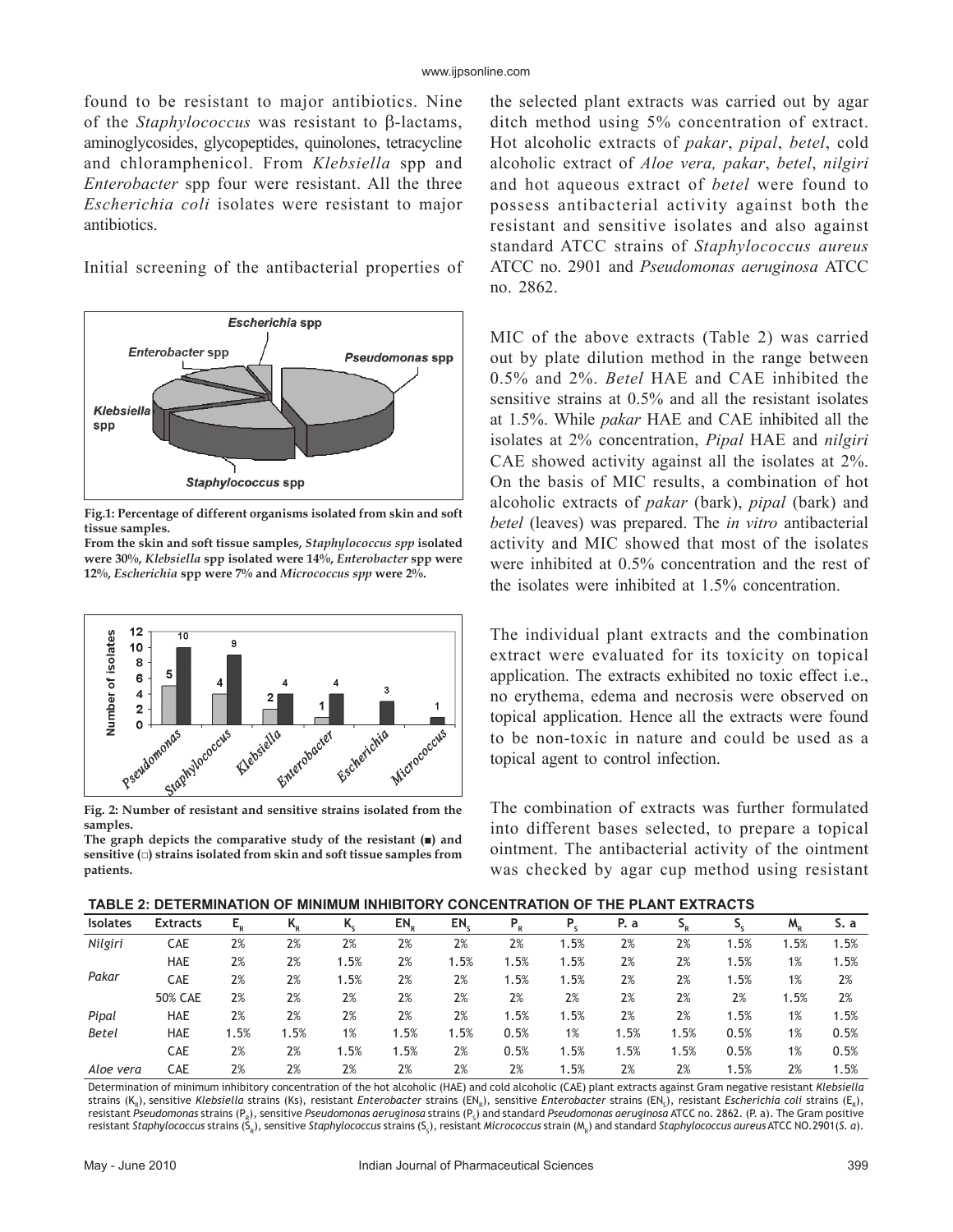#### **TABLE 3: ANTIBACTERIAL ACTIVITY OF OINTMENTS BY AGAR CUP METHOD**

|                          |                 | Herbal formula<br>combination 1 | <b>Base control</b>       |       |  |
|--------------------------|-----------------|---------------------------------|---------------------------|-------|--|
|                          | $S_R^{\dagger}$ | $P_R$                           | $\mathsf{S}_{\mathsf{R}}$ | $P_R$ |  |
| Hydrophilic ointment     |                 |                                 |                           |       |  |
| Base A                   | 15              | 13                              |                           |       |  |
| Base B                   | 18              | 16                              | --                        |       |  |
| Polyethylene glycol base | 28              | 20                              | 17                        | 15    |  |
| Aloe gel base            |                 |                                 |                           |       |  |
| Gelatin base             | 20              | 17                              |                           |       |  |
| Sodium alginate base     | 19              | 15                              |                           |       |  |
| Carbopol base            | 17              | 14                              |                           |       |  |
| Petroleum jelly          |                 |                                 |                           |       |  |
| Emulsifying wax base     |                 |                                 |                           |       |  |
| Taila (coconut oil)      |                 | --                              | --                        |       |  |
| Honey                    | 36              | 21                              | 22                        | 13    |  |

The antibacterial activity of the combination 1 (hot alcoholic extract of *pakar, pipal* and *betel* plant extracts) in different bases was determined against resistant *Staphylococcus* spp. (S<sub>R</sub>) and resistant *Pseudomonas* spp.  $(P_n)$  by Agar cup method and the zone of inhibition was determined in mm.

strains of *Pseudomonas spp* and *Staphylococcus* spp (Table 3).

Hydrophilic ointment, Aloe gel, petroleum jelly and oil base did not exhibit any zone of inhibition towards the resistant organism, due to reduced diffusible property of the formulated ointment. Ointments prepared in sodium alginate base and gelatin base were water-soluble and exhibited good antibacterial activity. However the drawbacks of the bases were that, they were contaminated easily and had no shelf life. Hence the above bases were not considered for further studies.

Kill time studies showed that all the above selected ointments exhibited antibacterial property within 2 h. Base B was effective but was found to be unstable after 2 w, showing change in pH and cracking of the base. Honey and polyethylene glycol bases themselves possessed antibacterial activity, and was observed that the base inhibited the isolate within 7 h and 6 h, respectively.

Base A, polyethylene glycol base, carbopol base and honey showed good antibacterial property. The bases were non-greasy, water-soluble and water washable. These bases were selected for formulation of the plant extract in the form of an ointment.

The ointments showed bactericidal activity within 2 h against resistant strain of *Pseudomonas* spp. Toxicity test carried out on Sprague Dawley rats showed no erythema, edema and necrosis, proving the extracts to be non toxic topically. Thus ointments can be further studied for its wound healing properties *in vivo*.

# **ACKNOWLEDGEMENTS**

The authors are grateful to University Grants Commission for the funding of the project as a minor research project.

# **REFERENCES**

- 1. Cohen ML. Changing patterns of infectious disease. Nature 2000;406:762-7.
- 2. Shakibaie MR, Mansouri S, Hakak S. Plasmid pattern of antibiotic resistance in beta-lactamase producing *Staphylococcus aureus* isolated from hospital in Karman. Iran. V J Med Assoc Thailand 1995;78:403-9.
- 3. Gales AC, Jones RN, Pfaller MA, Gordon KA, Sader HS. Two year assessment of pathogen frequency and antimicrobial resistance pattern among organisms isolated from skin and soft tissue infections in Latin American hospitals. Int J Infect Dis 2000;4:75-84.
- 4. Visnthikosal V. Effect of Aloe vera gelon heading of burn wounds: A clinical and histological study. J Med Assoc Thailand 1995;78:403-9
- 5. Kapoor LD. CRC Handbook of Ayurvedic Medicinal Plants. Boca Raton (FL): CRC Press; 1990.
- 6. Pattnaik S, Subramanyam VR. Antibacterial and antifungal activity of ten essential oils *in vitro.* Microbios 1996;86:237-46.
- 7. Davis H, Partridge MW, Robinson AI. Bentley's Textbook of Pharmaceuticals. 5th ed. London: Baillere; 1950. p. 248.
- 8. Nielsen R. Trichomonas vaginalis. I. Survival in solid Stuart's medium. Br J Vener Dis 1969;45:328-31.
- 9. Bergey DH, Buchanan RE, Gibbons NE. Bergey's manual for determinative bacteriology. 8th ed. Baltimore, MD: The Williams and Wilkins Company; 1974.
- 10. Bauer AW, Kirby WM, Sherrisn JC, Turuk M. Antibiotic susceptibility testing by a standardized single disk method. Am J Clin Pathol 1966;45:493-6.
- 11. Spooner SD, Sykes G. Laboratory assessment of antibacterial activity. In: Norris JR, Ribbons DW, editors. Methods in Microbiology 7B. London: Academic Press; 1979. p. 216-7.
- 12. Edberg SC, Berger SA. Antibiotics and infection. New York: Churchill Livingstone Inc; 1983. p. 213.
- 13. Allen LV Jr, Popovich NG, Ansel HC. Ansel's pharmaceutical dosage forms and drug delivery systems. 8th ed. Baltimore, MD: Lippincott Williams and Wilkins; 2005. p. 10.
- 14. Vadas EB. Stability of pharmaceutical products, Remington: The science and the practice of pharmacy. 20th ed. Easton, PA: Mack Publishing Company; 2000. p. 986-7.
- 15. Evans WC. Trease and Evans Pharmacognosy. 15th ed. London: W. B. Saunders and Co; 2002. p. 211.
- 16. Carter SJ. Cooper and Gunn's: Dispensing for pharmaceutical students. 12th ed. London: Tunbridge Wells; 1975. p. 194-6.
- 17. Hendly O, Katheen A. Eradication of resident bacteria of normal human skin by antimicrobial oinment. Antimicrob Agents Chemother 2003;47:1988-90
- 18. Koman MC. Report on Investigation of Indigenous Drugs. Chennai: Madras Government Press; 1920.
- 19. Kokate KC. Text book Pharmacognosy. 29<sup>th</sup> ed. Pune: Nirali Prakashan;